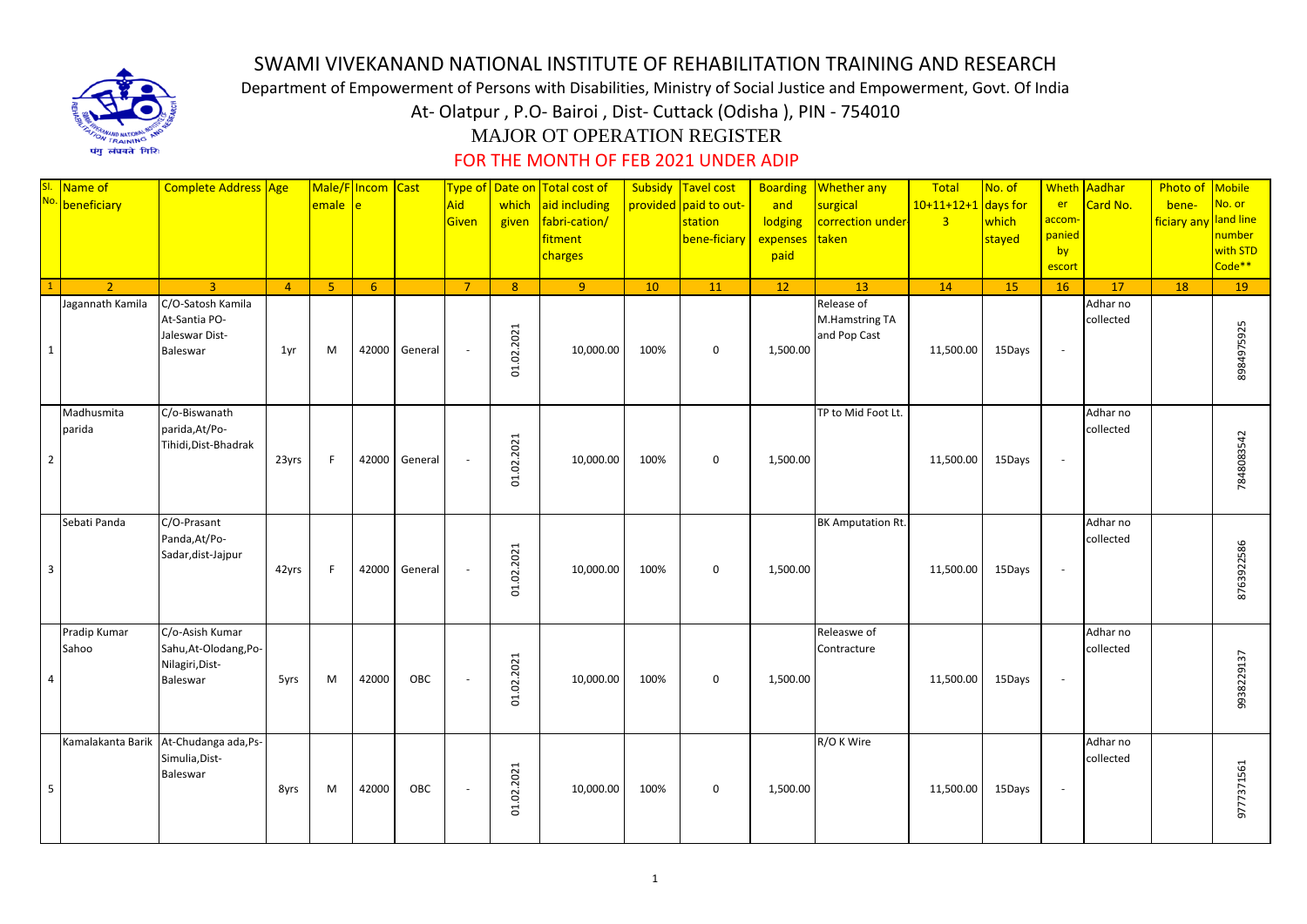|                | SI. Name of No. 1 | Complete Address Age                                                                  |                | emale          | Male/Flncom Cast<br>è |         | <b>Type of</b><br>Aid<br><b>Given</b> | Date on<br>which<br>given | <b>Total cost of</b><br>aid including<br>fabri-cation/<br>fitment<br>charges | Subsidy | <b>Tavel cost</b><br>provided paid to out-<br>station<br>bene-ficiary | <b>Boarding</b><br>and<br>lodging<br>expenses<br>paid | <b>Whether any</b><br>surgical<br>correction under-<br>taken | Total<br>$10+11+12+1$<br>$\overline{3}$ | No. of<br>days for<br>which<br>stayed | er<br><mark>accom</mark> ·<br>panied<br>by<br>escort | Wheth Aadhar<br>Card No. | Photo of<br>bene-<br>ficiary any | <b>Mobile</b><br><mark>No. or</mark><br>and line<br>number<br>with STD<br>Code** |
|----------------|-------------------|---------------------------------------------------------------------------------------|----------------|----------------|-----------------------|---------|---------------------------------------|---------------------------|------------------------------------------------------------------------------|---------|-----------------------------------------------------------------------|-------------------------------------------------------|--------------------------------------------------------------|-----------------------------------------|---------------------------------------|------------------------------------------------------|--------------------------|----------------------------------|----------------------------------------------------------------------------------|
|                | $\mathcal{L}$     | $\overline{3}$                                                                        | $\overline{4}$ | 5 <sup>°</sup> | 6 <sup>6</sup>        |         | $\overline{7}$                        | 8 <sup>°</sup>            | 9 <sup>°</sup>                                                               | 10      | 11                                                                    | 12                                                    | 13                                                           | 14                                      | 15                                    | 16                                                   | 17                       | 18                               | 19                                                                               |
| 6              | Om Prakash sahu   | C/o-Uchaba Kumar<br>Sahoo, Po-Jatani, Dist-<br>khorda                                 | 7yrs           | M              | 42000                 | OBC     | $\sim$                                | .02.2021<br>S.            | 10,000.00                                                                    | 100%    | $\mathbf 0$                                                           | 1,500.00                                              | Lengthening of<br>Ulna Rt.                                   | 11,500.00                               | 15Days                                | $\overline{\phantom{a}}$                             | Adhar no<br>collected    |                                  | 9776335007                                                                       |
| $\overline{7}$ | Pratyush Swain    | C/o-Ajay Kumar<br>Swain, At/Po-<br>Kendrapada, Dist-<br><b>Bhadrak</b>                | 21yrs          | M              | 42000                 | General |                                       | 02.02.2021                | 10,000.00                                                                    | 100%    | $\mathbf 0$                                                           | 1,500.00                                              | <b>ACL</b><br>Reconstruction Rt.                             | 11,500.00                               | 15Days                                | $\overline{\phantom{a}}$                             | Adhar no<br>collected    |                                  | 9938738194                                                                       |
| 8              | Jagannath Nayak   | c/O-Deepak<br>Nayak, At-<br>Bagalpur, Po-<br>Sundargaon, Ps-<br>Olatpur, Dist-Cuttack | 12yrs          | m              | 42000                 | General |                                       | .02.2021<br>2.            | 10,000.00                                                                    | 100%    | $\mathbf 0$                                                           | 1,500.00                                              | R/o Implant Lt.                                              | 11,500.00                               | 15Days                                | $\sim$                                               | Adhar no<br>collected    |                                  | 938405856                                                                        |
| 9              | Rakesh Panda      | C/o-Rabindra<br>panda, At/Po-<br>Niali, Dist-Cuttack                                  | 25yrs          | M              | 42000                 | General |                                       | 02.02.2021                | 10,000.00                                                                    | 100%    | $\mathbf 0$                                                           | 1,500.00                                              | Manupulation<br>Under GA and AE<br>Pop Cast                  | 11,500.00                               | 15Days                                | $\overline{\phantom{a}}$                             | Adhar no<br>collected    |                                  | 8144943984                                                                       |
| 10             | Swadhin Goswami   | C/O-Dwarikanath<br>Goswami At-<br>Panasgada PO-<br>Rajkanika Dist-<br>Kendrapada      | 12yrs          | M              | 42000                 | General |                                       | 02.2021<br>g.             | 10,000.00                                                                    | 100%    | $\mathbf 0$                                                           | 1,500.00                                              | Extention<br>Osteotomy PT<br>Advance Lt                      | 11,500.00                               | 15Days                                | $\overline{\phantom{a}}$                             | Adhar no<br>collected    |                                  | 7846977054                                                                       |
| 11             | Rajshree Raut     | C/O-Prakash Ku Raut<br>At/po-LB-<br>166Badagada Brit<br>colony Dist-Khorda            | 14.6yrs        | F              | 42000                 | General |                                       | .02.2021<br><u>со</u>     | 10,000.00                                                                    | 100%    | $\mathbf 0$                                                           | 1,500.00                                              | Shelf<br>Reconstruction<br>VDRO                              | 11,500.00                               | 15Days                                | $\sim$                                               | Adhar no<br>collected    |                                  | 8763996244                                                                       |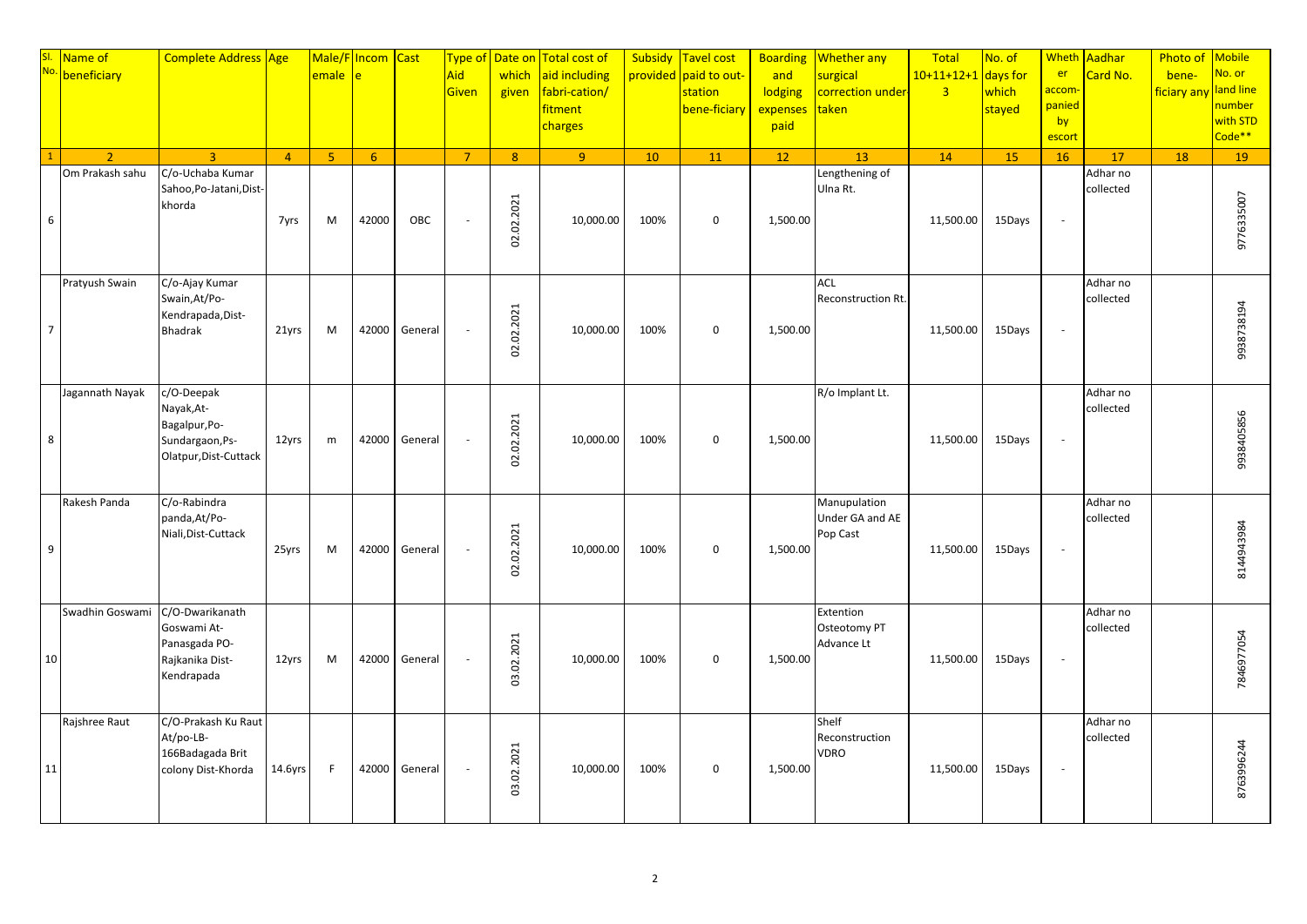|    | SI Name of<br>No. beneficiary | Complete Address Age                                                                |                | emale          | Male/F Incom Cast<br>Ā |         | Type of<br>Aid<br>Given | Date on<br>which<br>given | Total cost of<br>aid including<br>fabri-cation/<br>fitment<br>charges | Subsidy | Tavel cost<br>provided paid to out-<br>station<br>bene-ficiary | <b>Boarding</b><br>and<br>lodging<br>expenses<br>paid | <b>Whether any</b><br>surgical<br>correction under-<br>taken | Total<br>$10+11+12+1$<br>$\overline{3}$ | No. of<br>days for<br>which<br>stayed | <b>Wheth</b><br>er<br><mark>accom</mark><br>panied<br>by<br>escort | Aadhar<br>Card No.    | Photo of<br>bene-<br>ficiary any | <b>Mobile</b><br>No. or<br>land line<br>number<br>with STD<br>Code <sup>**</sup> |
|----|-------------------------------|-------------------------------------------------------------------------------------|----------------|----------------|------------------------|---------|-------------------------|---------------------------|-----------------------------------------------------------------------|---------|----------------------------------------------------------------|-------------------------------------------------------|--------------------------------------------------------------|-----------------------------------------|---------------------------------------|--------------------------------------------------------------------|-----------------------|----------------------------------|----------------------------------------------------------------------------------|
|    | $\overline{2}$                | $\overline{3}$                                                                      | $\overline{4}$ | 5 <sup>1</sup> | 6                      |         | $\overline{7}$          | 8 <sup>1</sup>            | 9                                                                     | 10      | 11                                                             | 12                                                    | 13                                                           | 14                                      | 15                                    | 16                                                                 | 17                    | 18                               | 19                                                                               |
| 12 | Siban Bakul                   | C/O-Upin Bakul At-<br>Barakana PO-<br>Badabahalps-Tusura<br>Dist-Balangiri          | 1.6yrs         | M              | 42000                  | General | $\sim$                  | .02.2021<br>g.            | 10,000.00                                                             | 100%    | $\mathbf 0$                                                    | 1,500.00                                              | <b>PMSTR Rt</b>                                              | 11,500.00                               | 15Days                                | $\omega$                                                           | Adhar no<br>collected |                                  | 9078029655                                                                       |
| 13 | Rajesh Mallick                | C/O-Rudra narayan<br>Mallick At/po-Town<br>Jajpur Dist-Jajpur                       | 3yrs           | M              | 42000                  | General |                         | .02.2021<br>$\omega$      | 10,000.00                                                             | 100%    | $\mathbf 0$                                                    | 1,500.00                                              | R/o Implant Lt.                                              | 11,500.00                               | 15Days                                | $\overline{\phantom{a}}$                                           | Adhar no<br>collected |                                  | 8895918414                                                                       |
| 14 | Tejas Das                     | c/o-Biswa prakash<br>DasAt-Jadatira PO-<br>Nijanga PS-Tritol Dist-<br>Jagatsingpur  | 1yr            | M              | 42000                  | General |                         | 04.02.2021                | 10,000.00                                                             | 100%    | $\mathbf 0$                                                    | 1,500.00                                              | STR and<br>Centralisation                                    | 11,500.00                               | 15Days                                | $\sim$                                                             | Adhar no<br>collected |                                  | 8296504229                                                                       |
| 15 | Subhasmita<br>Satpathy        | c/o-Subash ku<br>Satpathy At/po-<br>Chandabali Dist-<br><b>Bhadrak</b>              | 19yrs          | F              | 42000                  | General |                         | 04.02.2021                | 10,000.00                                                             | 100%    | $\mathbf 0$                                                    | 1,500.00                                              | R/o Implant Lt.                                              | 11,500.00                               | 15Days                                | $\overline{\phantom{a}}$                                           | Adhar no<br>collected |                                  | 9437711906                                                                       |
| 16 | Pradeep ku Raut               | C/O-Babaji Raut<br>At/po-Bhoinagar Dist-<br>Khorda                                  | 44yrs          | M              | 42000                  | General |                         | 04.02.2021                | 10,000.00                                                             | 100%    | $\mathbf 0$                                                    | 1,500.00                                              | Plating                                                      | 11,500.00                               | 15Days                                | $\overline{\phantom{a}}$                                           | Adhar no<br>collected |                                  | 9937950161                                                                       |
| 17 | Subhalaxmi Palei              | c/o-Krushna<br>Chandra palei, Atr-<br>Tilakpur, Po-<br>Derabis, Dist-<br>Kendrapada | 3yrs           | F              | 42000                  | General |                         | 08.02.2021                | 10,000.00                                                             | 100%    | $\mathbf 0$                                                    | 1,500.00                                              | R/o Implant Lt.                                              | 11,500.00                               | 15Days                                | $\overline{\phantom{a}}$                                           | Adhar no<br>collected |                                  | 9348591804                                                                       |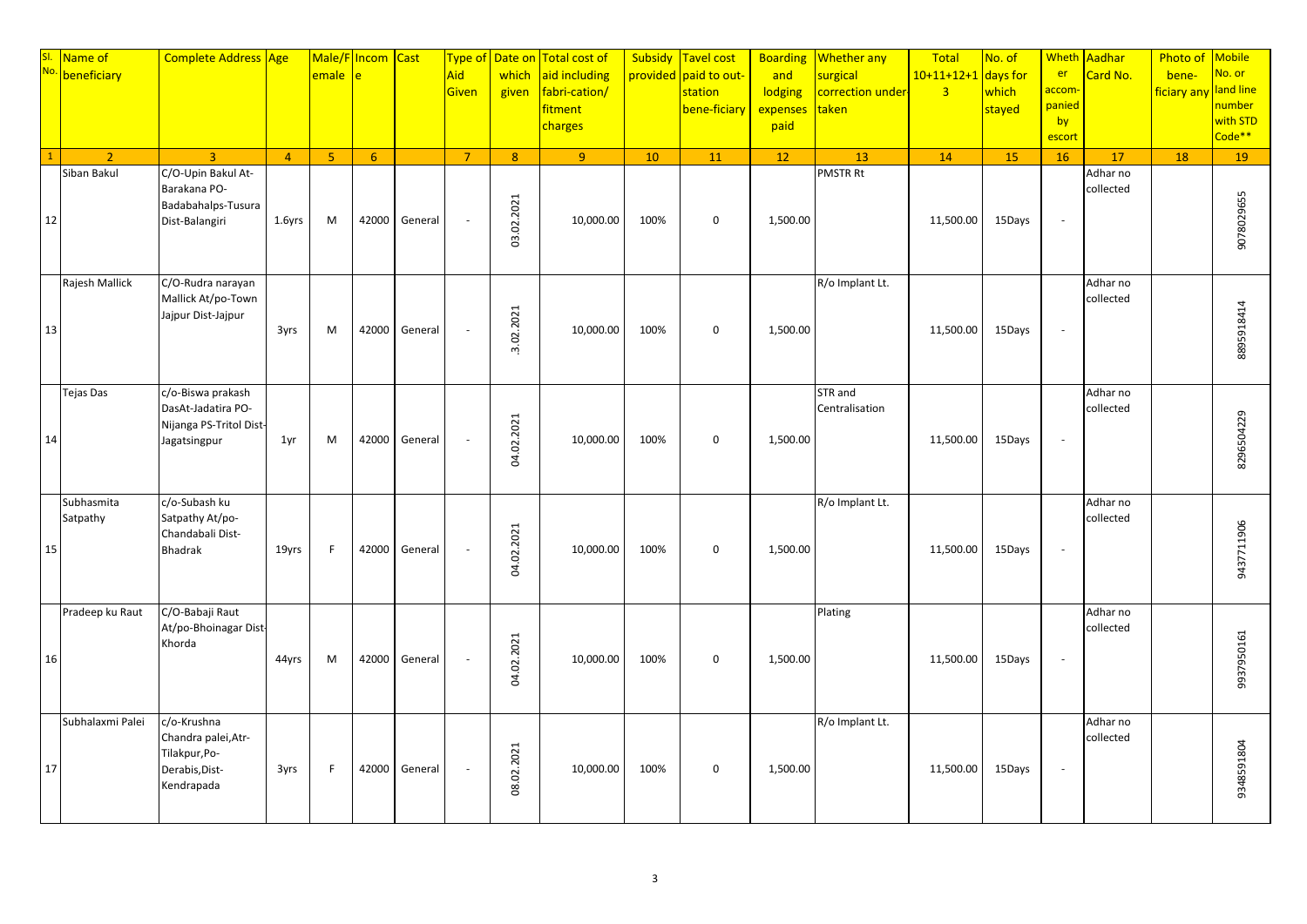| <mark>SI.</mark><br>No. | Name of<br>beneficiary          | Complete Address Age                                                                                 |                | Male/F<br>emale | Incom Cast<br>Ā |         | <b>Type of</b><br>Aid<br>Given | Date on<br>which<br>given | <b>Total cost of</b><br>aid including<br>fabri-cation/<br>fitment<br>charges | Subsidy | Tavel cost<br>provided paid to out-<br>station<br>bene-ficiary | <b>Boarding</b><br>and<br>lodging<br>expenses<br>paid | <b>Whether any</b><br>surgical<br>correction under-<br>taken | Total<br>$10+11+12+1$<br>$\overline{\mathbf{3}}$ | No. of<br>days for<br>which<br>stayed | er<br><mark>accom</mark> ·<br>panied<br>by<br>escort | Wheth Aadhar<br>Card No. | Photo of<br>bene-<br>ficiary any | <b>Mobile</b><br>No. or<br>land line<br>number<br>with STD<br>Code** |
|-------------------------|---------------------------------|------------------------------------------------------------------------------------------------------|----------------|-----------------|-----------------|---------|--------------------------------|---------------------------|------------------------------------------------------------------------------|---------|----------------------------------------------------------------|-------------------------------------------------------|--------------------------------------------------------------|--------------------------------------------------|---------------------------------------|------------------------------------------------------|--------------------------|----------------------------------|----------------------------------------------------------------------|
|                         | $\overline{2}$                  | $\overline{3}$                                                                                       | $\overline{4}$ | 5 <sup>°</sup>  | 6               |         | $\overline{7}$                 | 8 <sup>°</sup>            | $\overline{9}$                                                               | 10      | 11                                                             | 12                                                    | 13                                                           | 14                                               | 15                                    | 16                                                   | 17                       | 18                               | 19                                                                   |
| 18                      | Sahil<br>Subramanyum<br>Pradhan | C/o-Kishor Ch.<br>Pradhan, at-<br>Haribhaktapur, Po-<br>Lalitagiri, Ps-<br>Mahanga, Dist-<br>Cuttack | 5yrs           | M               | 42000           | OBC     | $\sim$                         | .02.2021<br>8             | 10,000.00                                                                    | 100%    | $\mathbf 0$                                                    | 1,500.00                                              | <b>High TA</b><br>Lengthening and<br><b>AK POP Cast</b>      | 11,500.00                                        | 15Days                                | $\overline{\phantom{a}}$                             | Adhar no<br>collected    |                                  | 9938366173                                                           |
| 19                      | Sukant Kumar<br>Sahoo           | C/o-Bhramabar<br>sahoo, At-Haridas, Po-<br>Kusubenti, Ps-<br>Brahmagiri, Dist-Puri                   | 26yrs          | M               | 42000           | OBC     |                                | 08.02.2021                | 10,000.00                                                                    | 100%    | $\mathbf 0$                                                    | 1,500.00                                              | Epidural Inj.                                                | 11,500.00                                        | 15Days                                | $\overline{\phantom{a}}$                             | Adhar no<br>collected    |                                  | 8917421104                                                           |
| 20                      | Susant Sahoo                    | C/o-Gangadhar<br>sahoo, At/Po-<br>Chandanpur, Dist-<br>Puri                                          | 25yrs          | M               | 42000           | General |                                | 08.02.2021                | 10,000.00                                                                    | 100%    | $\mathbf 0$                                                    | 1,500.00                                              | ACL<br>Reconstruction Rt.                                    | 11,500.00                                        | 15Days                                | $\overline{\phantom{a}}$                             | Adhar no<br>collected    |                                  | 6371810207                                                           |
| 21                      | <b>Bablu Swain</b>              | C/O-Dina<br>Swain, At/Po-<br>Berhampur, dist-<br>Ganjam                                              | 1yr            | M               | 42000           | General |                                | 08.02.2021                | 10,000.00                                                                    | 100%    | $\mathbf 0$                                                    | 1,500.00                                              | Tinotomy Rt.                                                 | 11,500.00                                        | 15Days                                | $\overline{\phantom{a}}$                             | Adhar no<br>collected    |                                  | 9090431380                                                           |
| 22                      | Yanty Jena                      | c/o-Chandan Jena At-<br>Sukaral PO-<br>PaschimMedinapur<br>Dist-Darjiling State-<br>W <sub>B</sub>   | 3yrs           | F.              | 42000           | General |                                | 02.2021<br>g              | 10,000.00                                                                    | 100%    | $\mathbf 0$                                                    | 1,500.00                                              | <b>CTEVBIL</b>                                               | 11,500.00                                        | 15Days                                | $\overline{\phantom{a}}$                             | Adhar no<br>collected    |                                  | 9002596219                                                           |
| 23                      | Pinky Pradhan                   | C/O-Sisira Pradhan<br>At/po-Santipali Dist-<br><b>Boudh</b>                                          | 15yrs          | F               | 42000           | General |                                | 09.02.2021                | 10,000.00                                                                    | 100%    | $\mathbf 0$                                                    | 1,500.00                                              | Metatarsar<br>Lengthing bil                                  | 11,500.00                                        | 15Days                                | $\overline{\phantom{a}}$                             | Adhar no<br>collected    |                                  | 9556935615                                                           |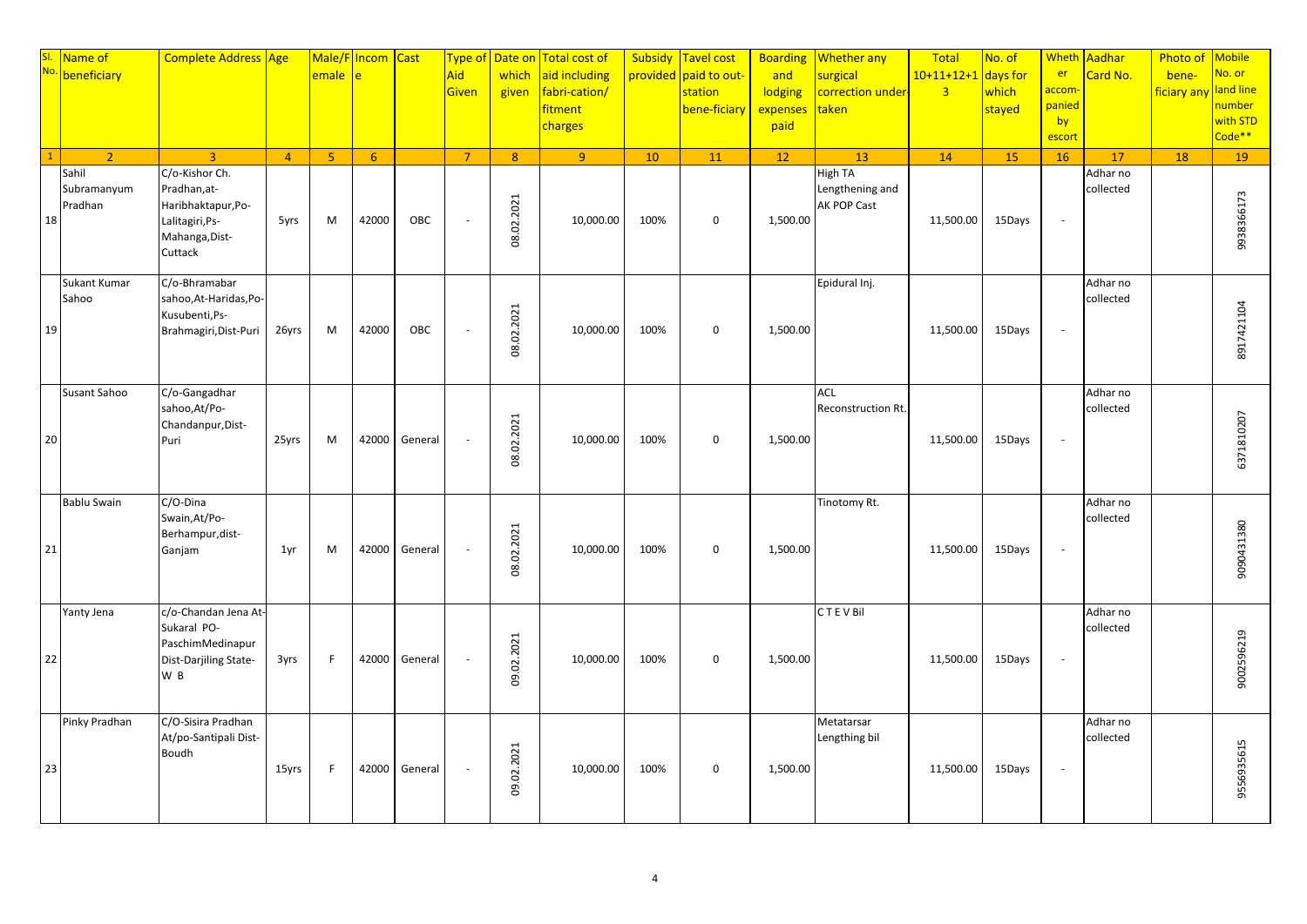|    | SI. Name of No. 1                  | Complete Address Age                                                                |                | emale          | Male/F Incom Cast<br>ė. |         | <b>Type of</b><br>Aid<br><b>Given</b> | Date on<br>which<br>given | <b>Total cost of</b><br>aid including<br>fabri-cation/<br>fitment<br>charges | Subsidy | Tavel cost<br>provided paid to out-<br>station<br>bene-ficiary | <b>Boarding</b><br>and<br>lodging<br>expenses<br>paid | <b>Whether any</b><br>surgical<br>correction under-<br>taken | Total<br>$10+11+12+1$<br>$\overline{\mathbf{3}}$ | No. of<br>days for<br>which<br>stayed | er<br><mark>accom</mark> ·<br>panied<br>by<br>escort | Wheth Aadhar<br>Card No. | Photo of<br>bene-<br>ficiary any | <b>Mobile</b><br>No. or<br>land line<br>number<br>with STD<br>Code** |
|----|------------------------------------|-------------------------------------------------------------------------------------|----------------|----------------|-------------------------|---------|---------------------------------------|---------------------------|------------------------------------------------------------------------------|---------|----------------------------------------------------------------|-------------------------------------------------------|--------------------------------------------------------------|--------------------------------------------------|---------------------------------------|------------------------------------------------------|--------------------------|----------------------------------|----------------------------------------------------------------------|
|    | $\overline{2}$                     | $\overline{3}$                                                                      | $\overline{4}$ | 5 <sup>1</sup> | 6                       |         | $\overline{7}$                        | 8 <sup>°</sup>            | $\overline{9}$                                                               | 10      | 11                                                             | 12                                                    | 13 <sup>°</sup>                                              | 14                                               | 15                                    | 16                                                   | 17                       | 18                               | 19                                                                   |
| 24 | Somanath Yadav                     | C/O-Manoj KU Yadav<br>At-Khandaghar PO-<br>Mahidharpada PS-<br>Sadar Dist-Cuttack   | 15YRS          | M              | 42000                   | General | $\sim$                                | .02.2021<br>g             | 10,000.00                                                                    | 100%    | $\mathbf 0$                                                    | 1,500.00                                              | R/O I MPLANT<br>andGroth asses of<br>opposite Femur          | 11,500.00                                        | 15Days                                | $\mathcal{L}_{\mathcal{A}}$                          | Adhar no<br>collected    |                                  | 9938011991                                                           |
| 25 | Raj Ku Sahoo                       | C/O-RabindraNath<br>SahooAt/po-Kutrang<br>Dist-Kendrapara                           | 14yrs          | M              | 42000                   | OBC     |                                       | 09.02.2021                | 10,000.00                                                                    | 100%    | $\mathbf 0$                                                    | 1,500.00                                              | Illizorov                                                    | 11,500.00                                        | 15Days                                | $\overline{\phantom{a}}$                             | Adhar no<br>collected    |                                  | 9337470857                                                           |
| 26 | Subham Kumar<br>Prusty             | C/O-Dandadhari<br>Prusty, At/Po-<br>Podadiha, Dist-<br>Khorda                       | 14yrs          | M              | 42000                   | OBC     |                                       | 10.02.2021                | 10,000.00                                                                    | 100%    | $\mathbf 0$                                                    | 1,500.00                                              | Change of static<br>ring                                     | 11,500.00                                        | 15Days                                | $\overline{\phantom{a}}$                             | Adhar no<br>collected    |                                  | 6372121173                                                           |
| 27 | Niranjan jena                      | C/o-Gandharv<br>Jena, At/Po-<br>Chaudakulat, Ps-<br>Patamundai, Dist-<br>Kendrapada | 16yrs          | M              | 42000                   | SC      |                                       | 10.02.2021                | 10,000.00                                                                    | 100%    | $\mathbf 0$                                                    | 1,500.00                                              | Qudriceplasty Rt.                                            | 11,500.00                                        | 15Days                                | $\overline{\phantom{a}}$                             | Adhar no<br>collected    |                                  | 82610205116                                                          |
| 28 | Nabakishore Nayak c/o-Late Balaram | Nayak, At-Luna, Po-<br>Sisilo, Ps-<br>Balianta, Dist-Khorda                         | 41yrs          | M              | 42000                   | OBC     |                                       | 10.02.2021                | 10,000.00                                                                    | 100%    | $\mathbf 0$                                                    | 1,500.00                                              | R/o Implant                                                  | 11,500.00                                        | 15Days                                | $\overline{\phantom{a}}$                             | Adhar no<br>collected    |                                  | 8908874040                                                           |
| 29 | Himadri Panda                      | C/O-Bishnu Panda, At-<br>Harisingpur, Po-<br>Piruhata, Dist-<br><b>Bhadrak</b>      | 18yrs          | F              | 42000                   | General |                                       | 10.02.2021                | 10,000.00                                                                    | 100%    | $\mathbf 0$                                                    | 1,500.00                                              | <b>Static Ring</b>                                           | 11,500.00                                        | 15Days                                | $\overline{\phantom{a}}$                             | Adhar no<br>collected    |                                  | 8114609292                                                           |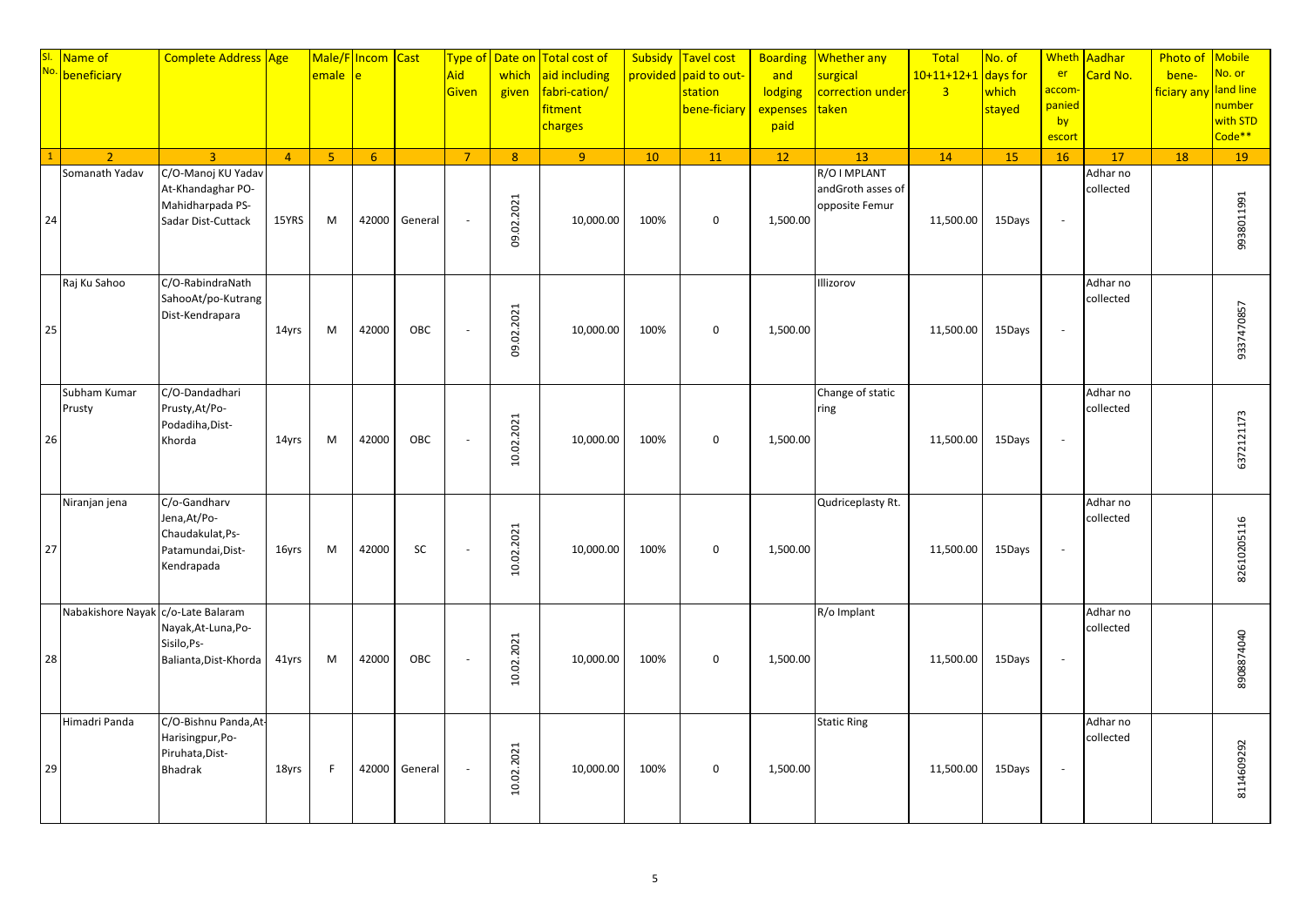|    | SI. Name of No. 1         | <b>Complete Address Age</b>                                                  |                | emale          | Male/F Incom Cast<br>è |         | Type of<br>Aid<br>Given  | Date on<br>which<br>given | <b>Total cost of</b><br>aid including<br>fabri-cation/<br><b>fitment</b><br>charges |      | Subsidy Tavel cost<br>provided paid to out-<br>station<br>bene-ficiary | <b>Boarding</b><br>and<br>lodging<br>expenses<br>paid | Whether any<br>surgical<br>correction under-<br>taken     | Total<br>$10+11+12+1$<br>$\overline{3}$ | No. of<br>days for<br>which<br>stayed | Wheth<br>er<br><mark>accom</mark><br>panied<br>by<br>escort | Aadhar<br>Card No.    | Photo of<br>bene-<br>ficiary any | <b>Mobile</b><br>No. or<br>land line<br>number<br>with STD<br>Code <sup>**</sup> |
|----|---------------------------|------------------------------------------------------------------------------|----------------|----------------|------------------------|---------|--------------------------|---------------------------|-------------------------------------------------------------------------------------|------|------------------------------------------------------------------------|-------------------------------------------------------|-----------------------------------------------------------|-----------------------------------------|---------------------------------------|-------------------------------------------------------------|-----------------------|----------------------------------|----------------------------------------------------------------------------------|
|    | $\mathcal{L}$             | $\overline{3}$                                                               | $\overline{4}$ | 5 <sub>o</sub> | 6                      |         | $\overline{7}$           | 8                         | 9 <sup>°</sup>                                                                      | 10   | 11                                                                     | 12                                                    | 13                                                        | 14                                      | 15                                    | 16                                                          | 17                    | 18                               | 19                                                                               |
| 30 | Subha priyadarsini<br>Das | C/O-Prafulla Ku Das<br>At/po-Agar Dist-<br>Jagatsingpur                      | 19yrs          | M              | 42000                  | General | $\overline{\phantom{a}}$ | 11.02.2021                | 10,000.00                                                                           | 100% | $\mathbf 0$                                                            | 1,500.00                                              | Excision                                                  | 11,500.00                               | 15Days                                | $\overline{\phantom{a}}$                                    | Adhar no<br>collected |                                  | 7328825412                                                                       |
| 31 | Anusaya Swain             | C/O-Babuli Swain At-<br>Olatpur PO-Bairoi<br>Dist-Cuttack                    | 23yrs          | F              | 42000                  | General |                          | 11.02.2021                | 10,000.00                                                                           | 100% | $\mathbf 0$                                                            | 1,500.00                                              | $R/O$ Implant                                             | 11,500.00                               | 15Days                                | $\overline{\phantom{a}}$                                    | Adhar no<br>collected |                                  | 8984212919                                                                       |
| 32 | Tukaram Sahoo             | C/o-Krushna<br>Chandra Sahoo, At-<br>Bangurigaon, Po-<br>Kakatpur, Dist-Puri | 35yrs          | M              | 42000                  | OBC     |                          | 15.02.2021                | 10,000.00                                                                           | 100% | $\mathbf 0$                                                            | 1,500.00                                              | R/o AJ Pully Rt.<br>Hand                                  | 11,500.00                               | 15Days                                | $\sim$                                                      | Adhar no<br>collected |                                  | 9583365530                                                                       |
| 33 | Monalisha Parida          | C/o-Monaranjan<br>parida, At-Baliapal, Po-<br>Guan, dist-Baleswar            | 19yrs          | F              | 42000                  | OBC     | ÷,                       | 15.02.2020                | 10,000.00                                                                           | 100% | $\mathbf 0$                                                            | 1,500.00                                              | <b>Neglected CTEV</b><br>Rt. TA right side<br>Lengthening | 11,500.00                               | 15Days                                | $\sim$                                                      | Adhar no<br>collected |                                  | 7853083914                                                                       |
| 34 | Supriya Mallick           | C/O-Pradeep<br>Mallick, At/Po-<br>Dhakinakali, Dist-<br>Dhenkanal            | 8yrs           | E              | 42000                  | General |                          | 02.2020<br>F.             | 10,000.00                                                                           | 100% | $\mathbf 0$                                                            | 1,500.00                                              | TA Lenthening Lt.                                         | 11,500.00                               | 15Days                                | $\sim$                                                      | Adhar no<br>collected |                                  | 7656913852                                                                       |
| 35 | Kaushik Adhak             | C/O-Nimai Adhak, At-<br>Chodomohini, Po-<br>Adia, dist-Bhadrak               | 1yr            | M              | 42000                  | General |                          | .02.2020<br>15.           | 10,000.00                                                                           | 100% | $\mathbf 0$                                                            | 1,500.00                                              | PMSTR B/L                                                 | 11,500.00                               | 15Days                                | $\sim$                                                      | Adhar no<br>collected |                                  | 9861446076                                                                       |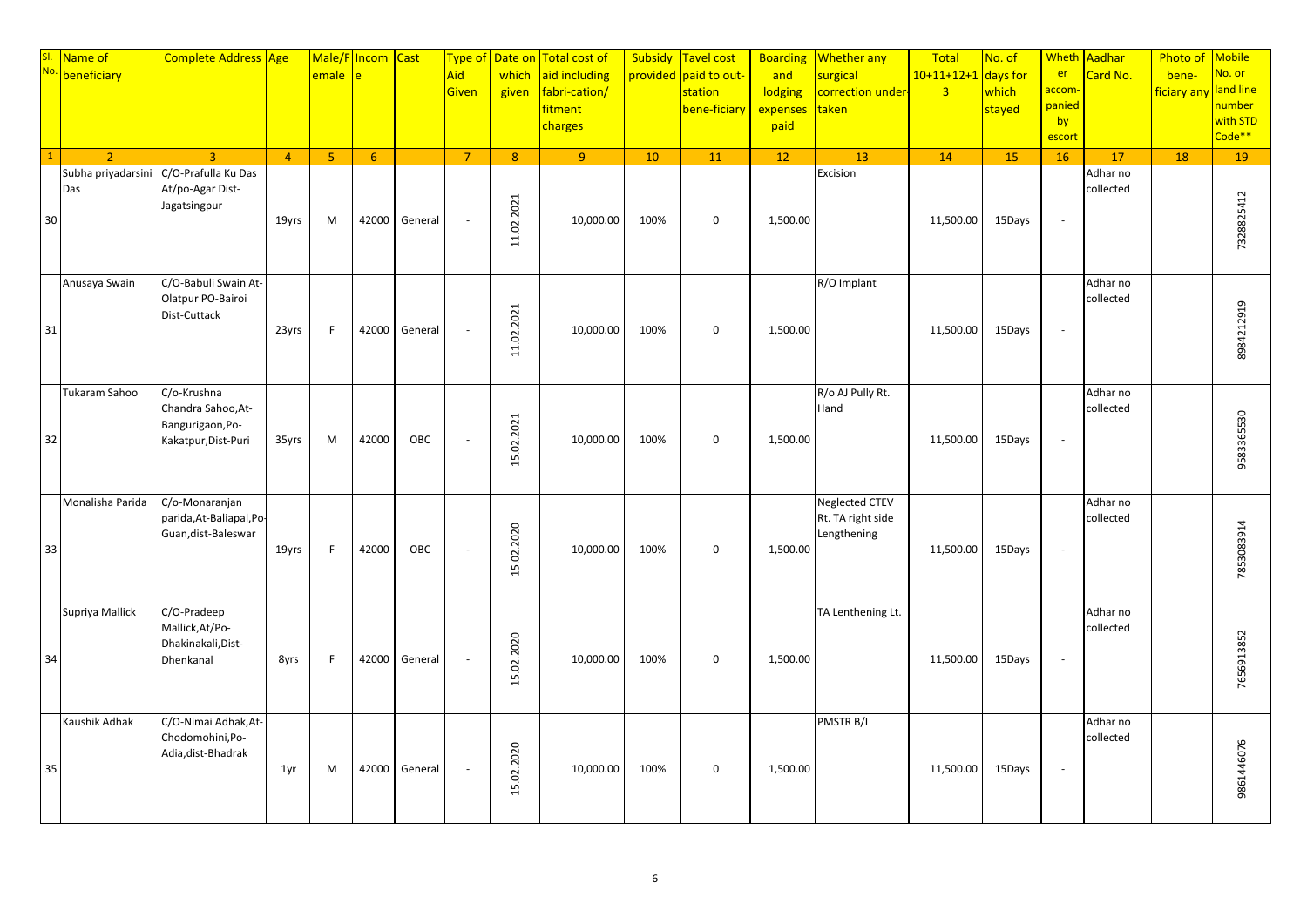|    | SI. Name of<br>No. beneficiary | Complete Address Age                                                                              |                | emale          | Male/F Incom Cast<br>è |         | <b>Type of</b><br>Aid<br><b>Given</b> | Date on<br>which<br>given | <b>Total cost of</b><br>aid including<br>fabri-cation/<br>fitment<br>charges | Subsidy | Tavel cost<br>provided paid to out-<br>station<br>bene-ficiary | <b>Boarding</b><br>and<br>lodging<br>expenses<br>paid | <b>Whether any</b><br>surgical<br>correction under-<br>taken | Total<br>$10+11+12+1$<br>$\overline{\mathbf{3}}$ | No. of<br>days for<br>which<br>stayed | er<br><mark>accom</mark> ·<br>panied<br>by<br>escort | Wheth Aadhar<br>Card No. | Photo of<br>bene-<br>ficiary any | <b>Mobile</b><br>No. or<br>land line<br>number<br>with STD<br>Code** |
|----|--------------------------------|---------------------------------------------------------------------------------------------------|----------------|----------------|------------------------|---------|---------------------------------------|---------------------------|------------------------------------------------------------------------------|---------|----------------------------------------------------------------|-------------------------------------------------------|--------------------------------------------------------------|--------------------------------------------------|---------------------------------------|------------------------------------------------------|--------------------------|----------------------------------|----------------------------------------------------------------------|
|    | $\overline{2}$                 | $\overline{3}$                                                                                    | $\overline{4}$ | 5 <sup>1</sup> | 6                      |         | $\overline{7}$                        | 8 <sup>°</sup>            | $\overline{9}$                                                               | 10      | 11                                                             | 12                                                    | 13                                                           | 14                                               | 15                                    | 16                                                   | 17                       | 18                               | 19                                                                   |
| 36 | Sagarika Nayak                 | C/O-Sania Nayak, At-<br>samarbandh, Po-<br>Tarasing, Dist-<br>Ganjam                              | 20yr           | F.             | 42000                  | General | $\sim$                                | 16.02.2020                | 10,000.00                                                                    | 100%    | $\mathbf 0$                                                    | 1,500.00                                              | Osteotomy with K<br>Wire Fixator                             | 11,500.00                                        | 15Days                                | $\mathcal{L}_{\mathcal{A}}$                          | Adhar no<br>collected    |                                  | 9439335781                                                           |
| 37 | Soumya Ranjan<br>Maharana      | C/o-Laxman<br>Maharana, At-<br>Balikuda, Po-<br>Kampagada, Ps-<br>Balichandrapur, dist-<br>Jajpur | 15yrs          | M              | 42000                  | OBC     |                                       | 17.02.2021                | 10,000.00                                                                    | 100%    | $\mathbf 0$                                                    | 1,500.00                                              | F/L of med<br>Hamstring release                              | 11,500.00                                        | 15Days                                | $\overline{\phantom{a}}$                             | Adhar no<br>collected    |                                  | 9853303454                                                           |
| 38 | Nari Sahoo                     | C/o-Dhobi<br>Sahoo, At/Po-<br>Chauliaganj ,dist-<br>Cuttack                                       | 50yrs          | M              | 42000                  | OBC     |                                       | 1.02.2021<br>E.           | 10,000.00                                                                    | 100%    | $\mathbf 0$                                                    | 1,500.00                                              | R/O TBW                                                      | 11,500.00                                        | 15Days                                | $\overline{\phantom{a}}$                             | Adhar no<br>collected    |                                  | 9114367643                                                           |
| 39 | Bhagyalaxmi Sahoo C/o-Pitambar | Sahoo, At/Po-<br>Soro, Dist-Baleswar                                                              | 7yrs           | F.             | 42000                  | OBC     | $\overline{\phantom{a}}$              | 17.02.2021                | 10,000.00                                                                    | 100%    | $\mathbf 0$                                                    | 1,500.00                                              | R/O implant                                                  | 11,500.00                                        | 15Days                                | $\overline{\phantom{a}}$                             | Adhar no<br>collected    |                                  | 8280193634                                                           |
| 40 | Vinayak Dhaunia                | At/Po- Nilagiri, Dist-<br>Baleswar                                                                | 1yr            | M              | 42000                  | SC      |                                       | .02.2021<br>Ë.            | 10,000.00                                                                    | 100%    | $\mathbf 0$                                                    | 1,500.00                                              | Percutaneous<br>tenotomy B/L                                 | 11,500.00                                        | 15Days                                | $\overline{\phantom{a}}$                             | Adhar no<br>collected    |                                  | 998118409                                                            |
| 41 | Shruti Priya Sethi             | C/o- Basanta Sethi<br>,At-Bhairpur,PO-<br>Rajas, Ps-<br>Balipatna, Dist-<br>Khordha               | 7yrs           | F              | 42000                  | SC      | $\sim$                                | 17.02.2021                | 10,000.00                                                                    | 100%    | $\mathbf 0$                                                    | 1,500.00                                              | CR AND AE POP<br><b>CAST</b>                                 | 11,500.00                                        | 15Days                                | $\overline{\phantom{a}}$                             | Adhar no<br>collected    |                                  | 7750988131                                                           |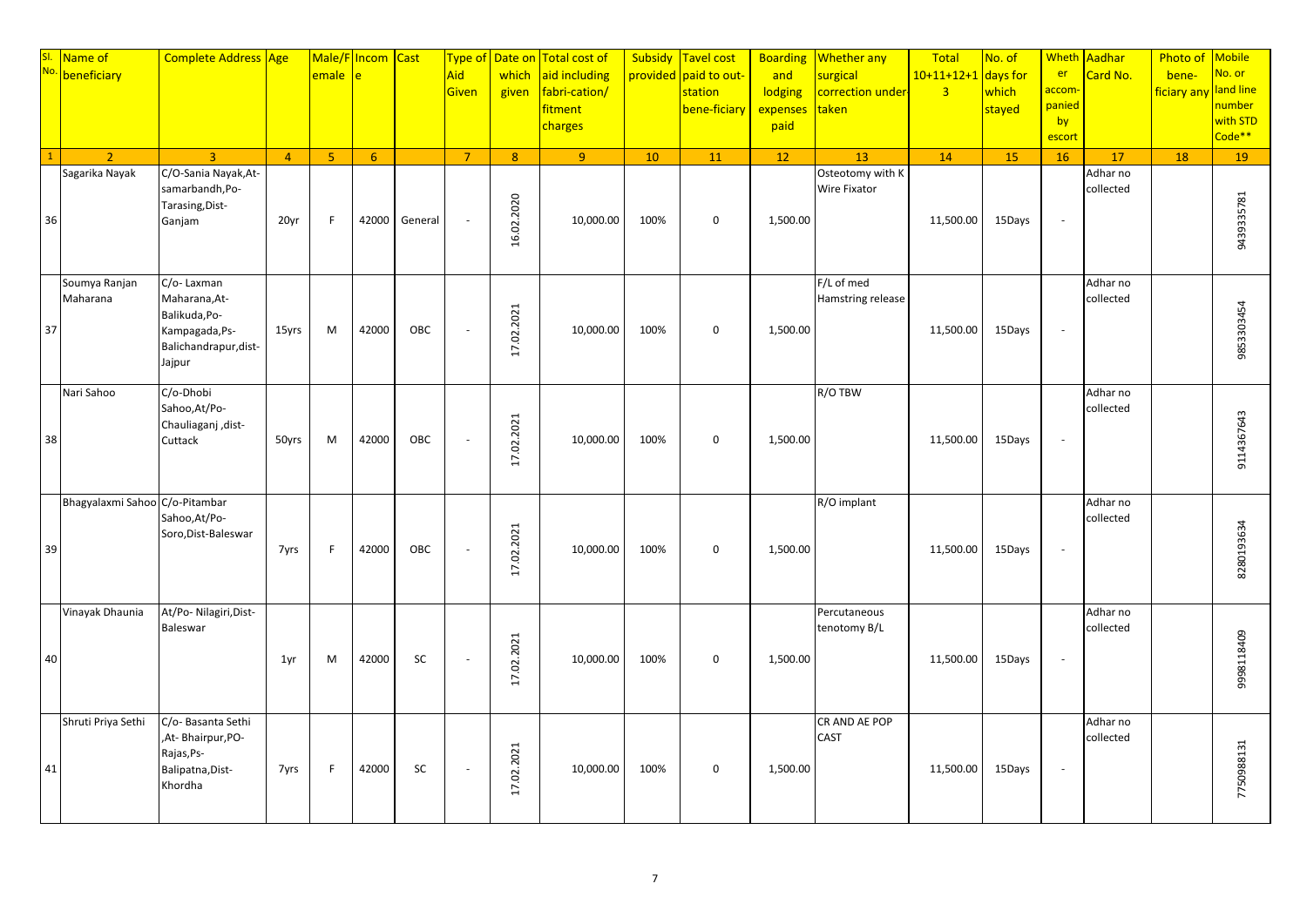|    | SI. Name of No. 1      | <b>Complete Address Age</b>                                                                         |                | emale          | Male/F Incom Cast<br>è |         | Type of<br>Aid<br>Given | Date on<br>which<br>given | <b>Total cost of</b><br>aid including<br>fabri-cation/<br><b>fitment</b><br>charges |      | Subsidy Tavel cost<br>provided paid to out-<br>station<br>bene-ficiary | <b>Boarding</b><br>and<br>lodging<br>expenses<br>paid | Whether any<br>surgical<br>correction under-<br>taken | Total<br>$10+11+12+1$<br>$\overline{3}$ | No. of<br>days for<br>which<br>stayed | <b>Wheth</b><br>er<br><mark>accom</mark><br>panied<br>by<br>escort | Aadhar<br>Card No.    | Photo of<br>bene-<br>ficiary any | <b>Mobile</b><br>No. or<br>land line<br><mark>number</mark><br>with STD<br>Code <sup>**</sup> |
|----|------------------------|-----------------------------------------------------------------------------------------------------|----------------|----------------|------------------------|---------|-------------------------|---------------------------|-------------------------------------------------------------------------------------|------|------------------------------------------------------------------------|-------------------------------------------------------|-------------------------------------------------------|-----------------------------------------|---------------------------------------|--------------------------------------------------------------------|-----------------------|----------------------------------|-----------------------------------------------------------------------------------------------|
|    | $\overline{2}$         | $\overline{3}$                                                                                      | $\overline{4}$ | 5 <sup>1</sup> | 6                      |         | $\overline{7}$          | 8 <sup>°</sup>            | $\overline{9}$                                                                      | 10   | 11                                                                     | 12                                                    | 13                                                    | 14                                      | 15                                    | 16                                                                 | 17                    | 18                               | 19                                                                                            |
| 42 | Sumit Meher            | C/o-Chhabi Raj<br>Meher, At-/Po-<br>Kalipada, Dist-<br>Balangir                                     | 2yrs           | M              | 42000                  | General | $\sim$                  | .02.2021<br>17.           | 10,000.00                                                                           | 100% | $\mathbf 0$                                                            | 1,500.00                                              | <b>PMSTR RT</b>                                       | 11,500.00                               | 15Days                                | $\omega$                                                           | Adhar no<br>collected |                                  | 9937642322                                                                                    |
| 43 | Sujata Behera          | C/O-Ramachandra<br>Behera At-<br>Belagachhia po-<br>Baranga Dist-Cuttack                            | 23yrs          | F              | 42000                  | General |                         | 18.02.2021                | 10,000.00                                                                           | 100% | $\mathbf 0$                                                            | 1,500.00                                              | Lumpectomy                                            | 11,500.00                               | 15Days                                | $\overline{\phantom{a}}$                                           | Adhar no<br>collected |                                  | 6370452442                                                                                    |
| 44 | Laxmi Kadia            | C/O-Dharmendra<br>Khadia, at-<br>Sukupada, PO-<br>Brajaraj nagar, Dist-<br>Jharsuguda               | 1yr            | F              | 42000                  | SC      |                         | 02.2020<br>23.            | 10,000.00                                                                           | 100% | $\mathbf 0$                                                            | 1,500.00                                              | PMSTR B/L                                             | 11,500.00                               | 15Days                                | $\sim$                                                             | Adhar no<br>collected |                                  | 7847835681                                                                                    |
| 45 | Sanjay Jani            | C/O-Suresh Jani, At-<br>Muthagada, Po-<br>Jakeda, Ps-<br>Nuagaon, Dist-<br>Nayagarh                 | 14yrs          | M              | 42000                  | General |                         | 02.2020<br>23.            | 10,000.00                                                                           | 100% | $\mathbf 0$                                                            | 1,500.00                                              | R/O Implant Rt.                                       | 11,500.00                               | 15Days                                | $\overline{\phantom{a}}$                                           | Adhar no<br>collected |                                  | 7854082393                                                                                    |
| 46 | Ratnakar sikari        | C/o-Gurubari<br>Sikari, At-Behenta, Po-<br>Godomatiapada, Ps-<br>Kanas, Dist-Puri                   | 63yrs          | M              | 42000                  | General |                         | 02.2020<br>24.            | 10,000.00                                                                           | 100% | $\mathbf 0$                                                            | 1,500.00                                              | <b>B/K Amputation</b><br>Rt.                          | 11,500.00                               | 15Days                                | $\sim$                                                             | Adhar no<br>collected |                                  | 9178738628                                                                                    |
| 47 | Trilochan<br>Samantray | C/O-Chitrananda<br>Samantray, At-<br>Berhampur, Po-<br>Uttarana, Ps-<br>Govindpur, Dist-<br>Cuttack | 45yrs          | M              | 42000                  | General |                         | 24.02.2020                | 10,000.00                                                                           | 100% | $\mathbf 0$                                                            | 1,500.00                                              | Laterjet<br>Procedure Rt.                             | 11,500.00                               | 15Days                                | $\sim$                                                             | Adhar no<br>collected |                                  | 9556107949                                                                                    |